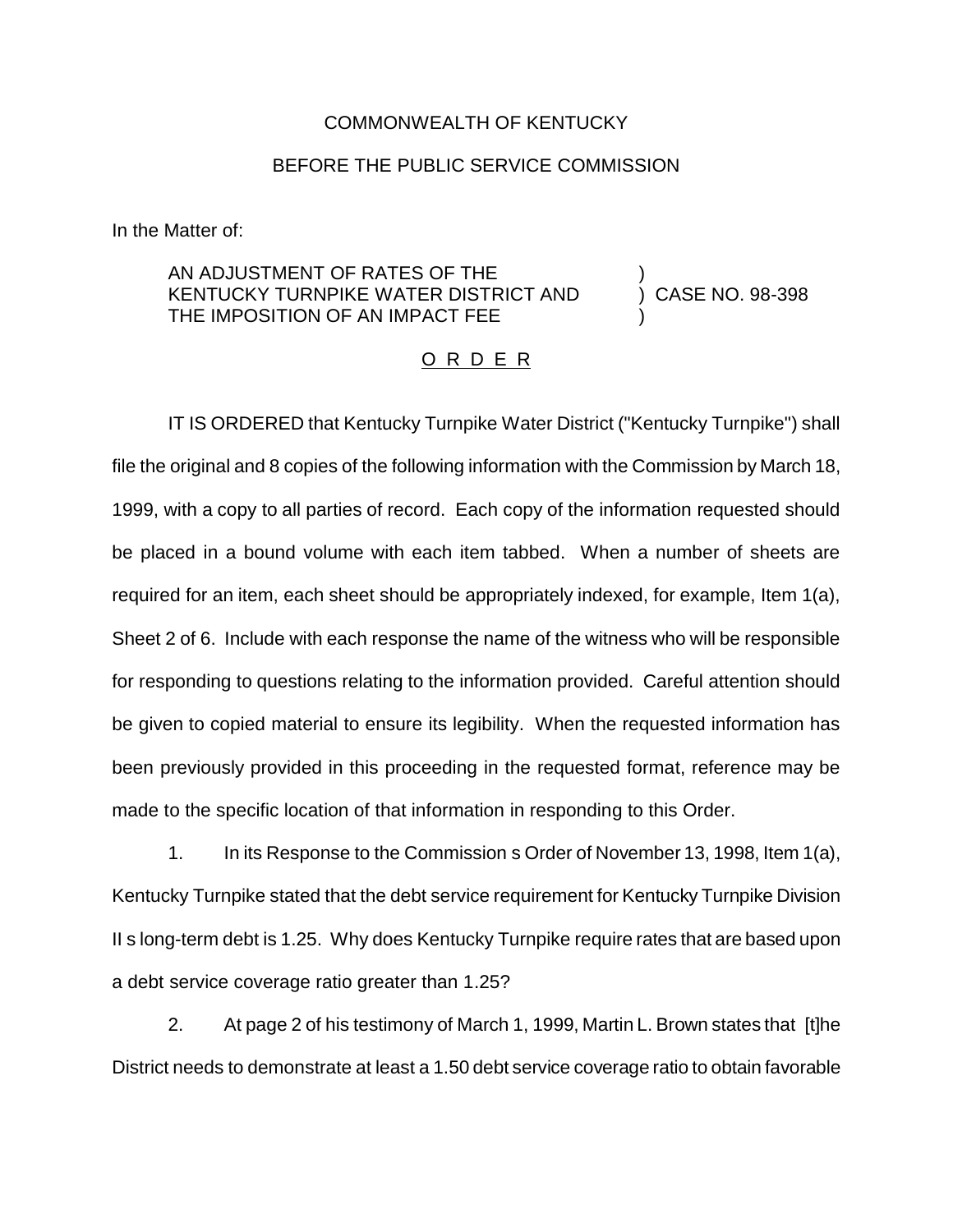financing terms and conditions. Provide documentary evidence to support Mr. Brown s statement.

3. In his testimony of March 1, 1999, Martin L. Brown refers to Kentucky Turnpike s cash flow requirements.

a. Describe these requirements.

b. Identify the source of these requirements.

c. Provide a copy of the source of these requirements.

4. At pages 4 and 5 of his testimony of March 1, 1999, Steve Freeman refers to estimated revenues and expenditures for 1998.

a. Provide an income statement showing the estimated revenues and expenditures for 1998 on which the forecasts were based.

b. Provide an income statement showing actual revenues and expenditures for 1998 when it becomes available.

5. How many customers did Kentucky Turnpike Division II serve as of December 31, 1998?

6. Provide a detailed breakdown of Kentucky Turnpike s actual revenues for calendar year 1998.

7. Provide a breakdown of water usage by customer class for calendar year 1998.

-2-